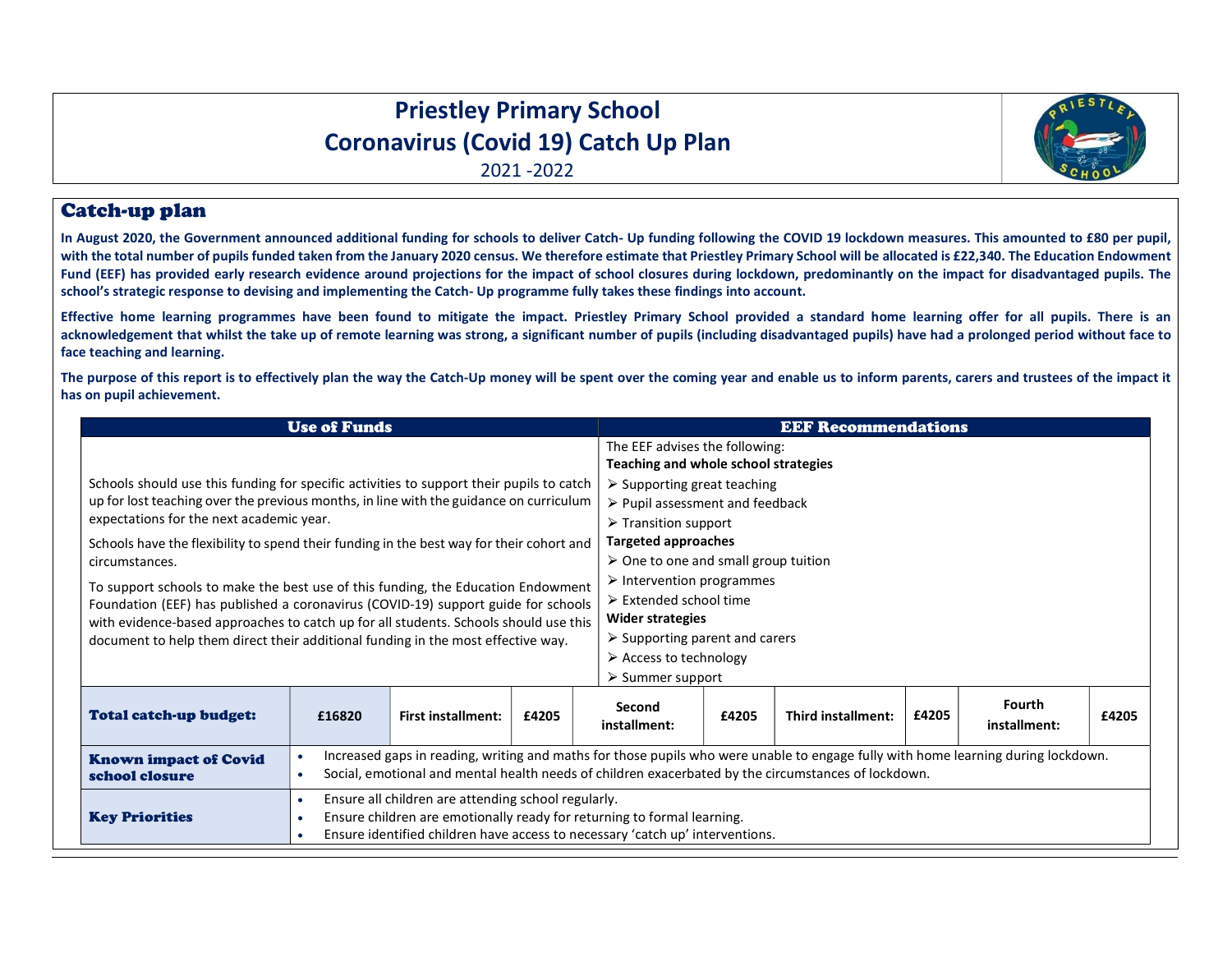| <b>Action Plan</b>                                                                                                                                              |                                                                                                                                                                                |                                                       |                                |                        |                                                     |
|-----------------------------------------------------------------------------------------------------------------------------------------------------------------|--------------------------------------------------------------------------------------------------------------------------------------------------------------------------------|-------------------------------------------------------|--------------------------------|------------------------|-----------------------------------------------------|
| Ensure all children are attending school regularly.                                                                                                             |                                                                                                                                                                                |                                                       |                                |                        |                                                     |
| <b>Actions</b>                                                                                                                                                  | <b>Impact/ Success Criteria</b>                                                                                                                                                | <b>Monitoring</b>                                     | <b>Timescales</b>              | <b>Staff</b>           | <b>Resources</b>                                    |
| Monitor attendance daily and liaise<br>with parents/carers (1 <sup>st</sup> day call).<br>Log Covid related absences<br>separately and closely track return to  | End of academic year absence rate being less than 4% or<br>at least in line with the national average.                                                                         | Daily review of<br>absence.                           | Sept 2021-                     | TJ & PM                | Weekly allocated<br>Parent Support                  |
| school dates.<br>Monitor attendance regularly and<br>address issues as they arise during                                                                        | All children return to school in September 2020                                                                                                                                | Termly review of<br>attendance data.                  | <b>July 2022</b>               | AM-B & PM              | Adviser time.                                       |
| the academic year.<br>Work closely with the EWO to<br>ensure all children return to school                                                                      |                                                                                                                                                                                |                                                       |                                |                        |                                                     |
| after lockdown.                                                                                                                                                 | Ensure children are emotionally ready for returning to formal learning.                                                                                                        |                                                       |                                |                        |                                                     |
| <b>Actions</b>                                                                                                                                                  | <b>Impact/ Success Criteria</b>                                                                                                                                                | <b>Monitoring</b>                                     | <b>Timescales</b>              | <b>Staff</b>           | <b>Resources</b>                                    |
| The first two days of the academic<br>year spent providing opportunities<br>for discussion & provide emotional<br>support through the use of engaging<br>texts. | All children engaging with purposeful learning activities<br>from September.<br>All children having made good progress from September<br>to the 'end of Term Two' assessments. | Feedback from bubble<br>leaders.<br><b>Book Looks</b> | Sept 2021                      | All Class<br>Teachers  |                                                     |
| Additional hours for the provision of<br><b>ELSA &amp; Barnardo's 'Decider Skills'</b>                                                                          | Reduced behavioural issues that might impact on<br>individuals or whole class progress.<br>Improved numbers of pupils achieving age related                                    | <b>Pupils Voice</b>                                   |                                |                        |                                                     |
| Groups.                                                                                                                                                         | expectations by the end of the academic year.                                                                                                                                  | <b>Behaviour Data</b><br>Pupil Voice                  | Sept 2021-<br><b>July 2022</b> | PM/KS/DB               | 4 Additional TA<br>hours per week.                  |
| <b>Additional outdoor learning</b><br>resources for pupils in Year 1.                                                                                           | The majority of Yr2 pupils accessing the National<br>Curriculum at an appropriate level in order to achieve<br>ARE by July 2022.                                               |                                                       |                                |                        | £2000                                               |
|                                                                                                                                                                 | Improved numbers of pupils achieving age related<br>expectations by the end of the academic year.                                                                              | December 21, March &<br>July 22 Data                  | Sept 2021-<br><b>July 2022</b> | AM-B, DR,<br>LF-B & AW | £2000                                               |
| Regular conversations to happen<br>with vulnerable families by the<br><b>Parent Support Adviser</b>                                                             | All potential issues/worries addressed and all children<br>attending school                                                                                                    |                                                       |                                |                        |                                                     |
|                                                                                                                                                                 |                                                                                                                                                                                | <b>Termly SLT Pupil</b><br><b>Review Meeting</b>      | Sept 2021-<br><b>July 2022</b> | PM                     | Weekly allocated<br>Parent Support<br>Adviser time. |